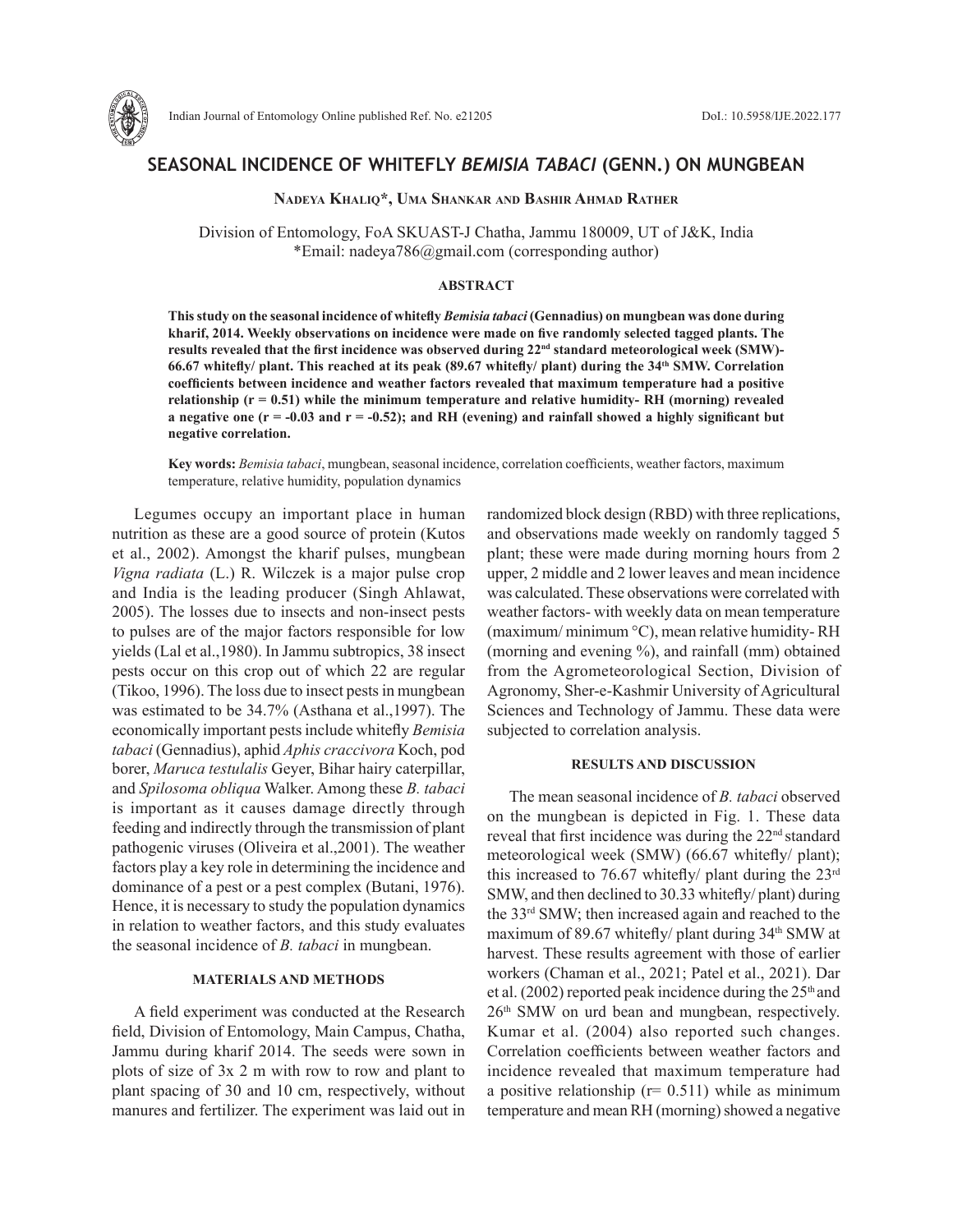

Fig. 1. Seasonal incidence of *B. tabaci* whitefly on mungbean

one  $(r = -0.039$  and  $-0.524$ , respectively); similarly RH (evening) also showed a significantly negative relationship ( $r = -0.568$ ), while rainfall showed a highly significant negative relationship) (r= -0.865) . Chaman et al. (2021) observed that temperature exhibited a significantly positive correlation while RH and rainfall did not show any significant correlations Patel et al. (2021) also recorded a significantly positive correlation with maximum temperature and sunshine hours. The regression equation (Y= 35.522 - 0.098 $X_1 + 0.219X_2 +$ 1.054 $X_3$  - 0.864 $X_4$  - 0.347 $X_5$ , where, Y = mean whitefly/ plant,  $X_1$ = maximum temperature,  $X_2$ = minimum temperature,  $X_3$ =RH% morning,  $X_4$ =RH% evening and  $X_s$ = rainfall) revealed a significant effect (86.30%) of weather factors on incidence of *B. tabaci*. These results corroborate with the findings of Yadav and Singh (2013) on a positive correlation with temperature and sunshine hours, and a negative one with RH. Bashir et al. (2001) observed that rainfall was negatively correlated; Bairwa and Singh (2017) also reported a negatively non-significant correlation between rainfall. Singh and Kumar (2011) reported that minimum temperature and RH had non-significant positive correlation, whereas maximum temperature and rainfall had a non-significant negative one in black gram.

# **ACKNOWLEDGEMENTS**

The author thanks the Head, Department of Entomology, Sheri-Kashmir University of Agricultural Sciences and Technology, Jammu (SKUAST-J)

for extending research facilities; and Chief Central Librarian, IARI, Pusa, New Delhi, for providing access to library journals and e-resources.

#### **REFERENCES**

- Asthana A N, Lal S S, Dhar V. 1997. Current problems in pulse crops and future needs. Proceedings. National seminar on plant protection towards sustainability. Plant Protection Association of India, Hyderabad. p. 3.
- Bashir M H, Afzal M, Sabir M A, Raza A B M. 2001. Relationship between sucking insect pests and physic-morphic plant characters towards resistant/susceptibility in some new genotypes of cotton. Pakistan Entomology 23(1-2): 75-78.
- Bairwa B, Singh P S. 2017. Population dynamics of major insect pests of green gram (*Vigna radiata* (L.) Wilczek) in relation to abiotic factors in genetic plains. The Bioscan- An International Quarterly Journal 12(3): 1371-1373.
- Butani D K. 1976. Pest and diseases of chillies and their control. Pesticides 10: 38-41.
- Chaman K, Pankaj K, Vikas, Amrendra K. 2021.Population dynamics of whitefly of mung bean (*Vigna radiata* (L.) Wilczek) during summer 2018. The Pharma Innovation Journal 10(10): 1121-1122.
- Dar M H, Rizvi P Q, Naqvi N A. 2002. Insect pest complex and its succession on mungbean and urd bean. Indian Journal of Pulses Research 15 (2): 204.
- Kumar R, Rizvi S M A, Shamshad A. 2004. Seasonal and varietal variation in the population of whitefly (*Bemisia tabaci* Genn.) and incidence of yellow mosaic virus in urd and mungbean. Indian Journal of Entomology 66: 155-58.
- Kutos T, Golob T, Kac M, Plestenjak A. 2002. Dietary fiber of dry processed beans. Food Chemistry 80: 231-235.
- Lal S S, Dias C A R, Yadava C P, Singh D N. 1980. Effect of sowing S, Dias C A K, Yadava C P, Singh D N. 1980. Effect of sowing dates on the infestation of *Heliothis armigera* (Hub.) and yield. International Chickpea Newsletter 3: 14-15.